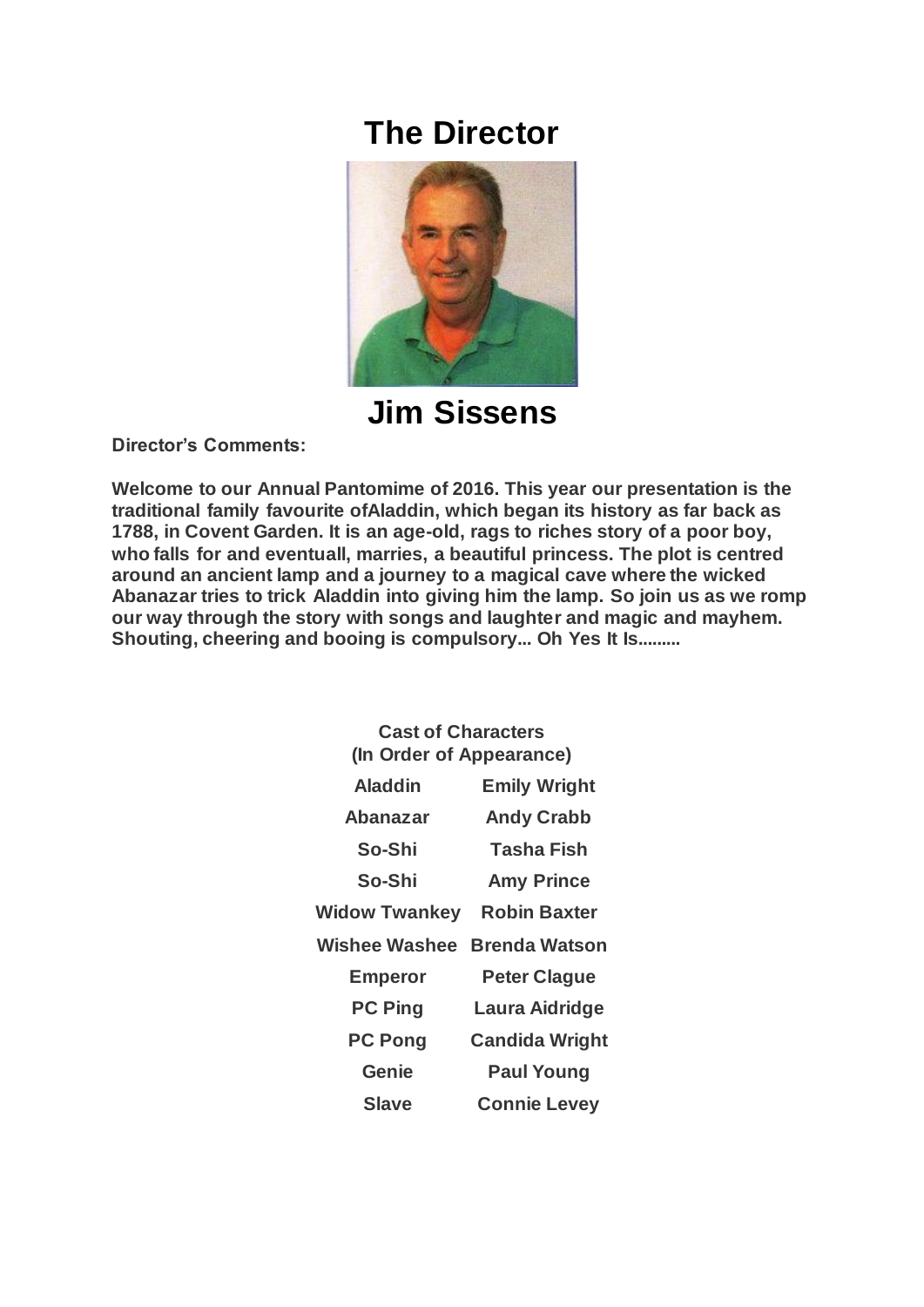## **Dancers and Chorus**

**Brenda Boud, Alison Burns, Sue Evans, Jehane Newton, Pam Small, Janet Walker, Liz Yardley, Maridy Madgwick, Louisa Booth, Dorothy Fish, Alan Gill**



**Junior Chorus Aliyah Booth, Ethan Booth, Jasmine Booth, Joseph Cronk, lzzy Costello Howlett, Sam Costello Howlett, Abbie Madgwick, Mel Madgwick, Stanley Parker, Valery Pors**



**The Sapphires Suzanna Mace, Phaedra Vaughan Stage Manager Sonia Crabb**

**Assistant Stage Cloth Design & Painter Contract Contract Crabb**<br> **Painter Andy Crabb** 

**Managers Alan Gill, Rachel Wright, Christine Storey**

**Fly Crew Philip Anderson, Barney Wright Lighting Director Darrell Clayton Follow Spots Andy Crabb, Tony Sim, Miguel Andrada Dames Dresser Helen Baxter Wardrobe Mistress Janet Walker Wardrobe Assistant Dorothy Fish** 

**Assistants Christine Storey, Laura Parker & friends Props Andy Crabb, Jim Sissens Bar Staff Helen Wadsworth, Alex White Andy Headford-Lord, Giovanna Wallis, Luke Marriott, Emily Neal**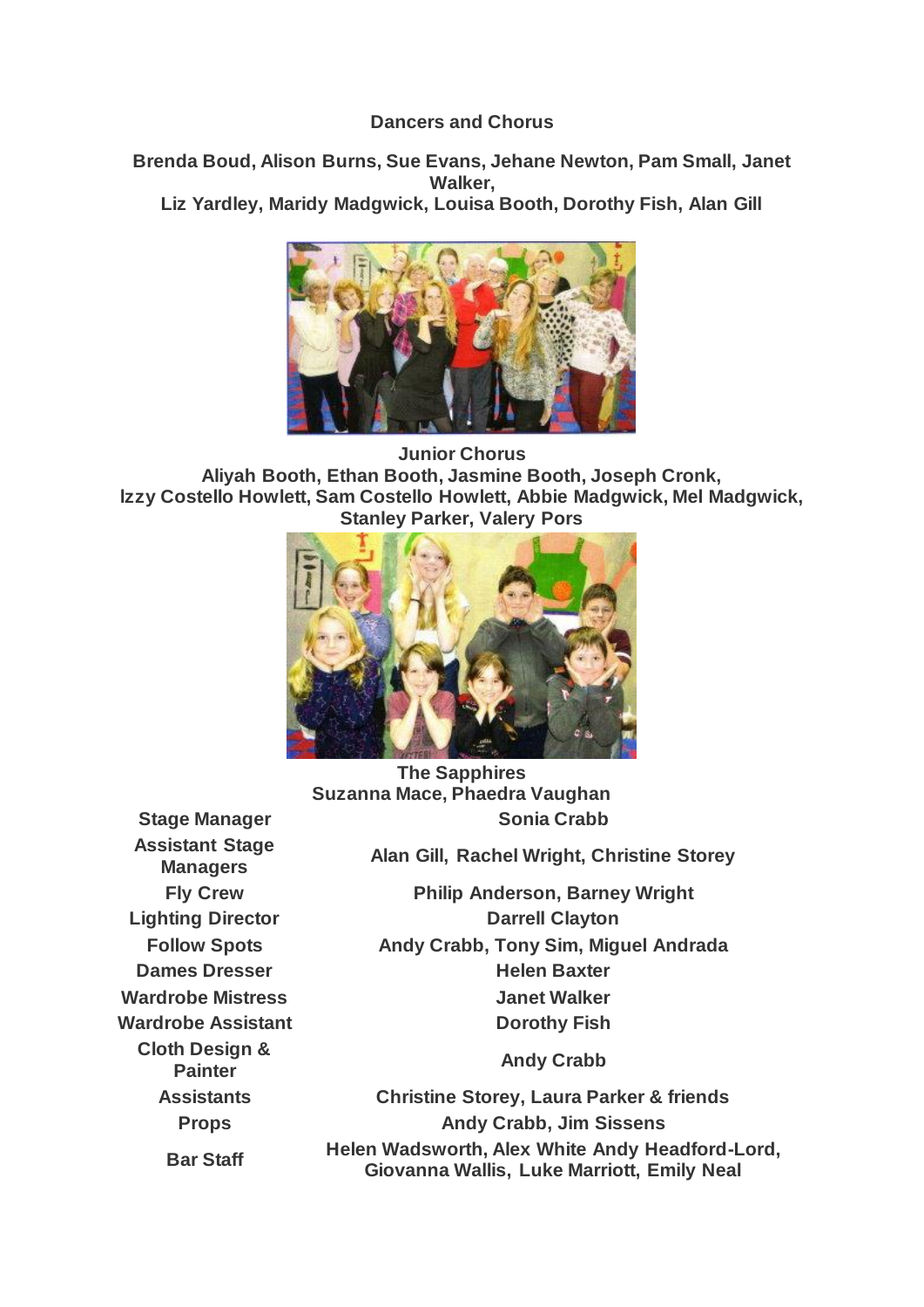**Front of House** 

**Managers Anne & Derek Martyr**

**Front of House Staff Vernon & Celia Pearce, Ann Gill, Sue Harvey, Andy Headford- Lord, Jo Jeffery, Richard Watson, Lynn Wishart, Helen & Mike Wadsworth, Sandra & Dave Williams**

**Photography Sonia Crabb Press & Publicity Alison Burns Poster & Programme Candida Wright**

**Box Office Conolly** 

**Choreographer Suzanna Mace**





**'Aladdin' - Emily Wright**



**Emily is currently studying for her A levels but has dedicated a lot of time to play her role as Aladdin in this performance. She has a great interest in performing arts, especially' singing and acting. and as she is in the final few years of her school life. She wishes to gain as much experience as she can working alongside the fantastic cast and people of Careline. In the past she has played major roles with the Lady Elizabeth School's performing arts department and hopes you all have fun watching her play Aladdin along with the rest of the cast.**

**'Abanazar' - Andy Crabb**



**Andy has been described as a "quiet man", but in this production, with a dab of make-up and a funny hat, he has tried to portray an avaricious. sadistic, heartless, megalomaniacal, despotic crack-pot intent on world domination. He has used as his role-model a melange of these same**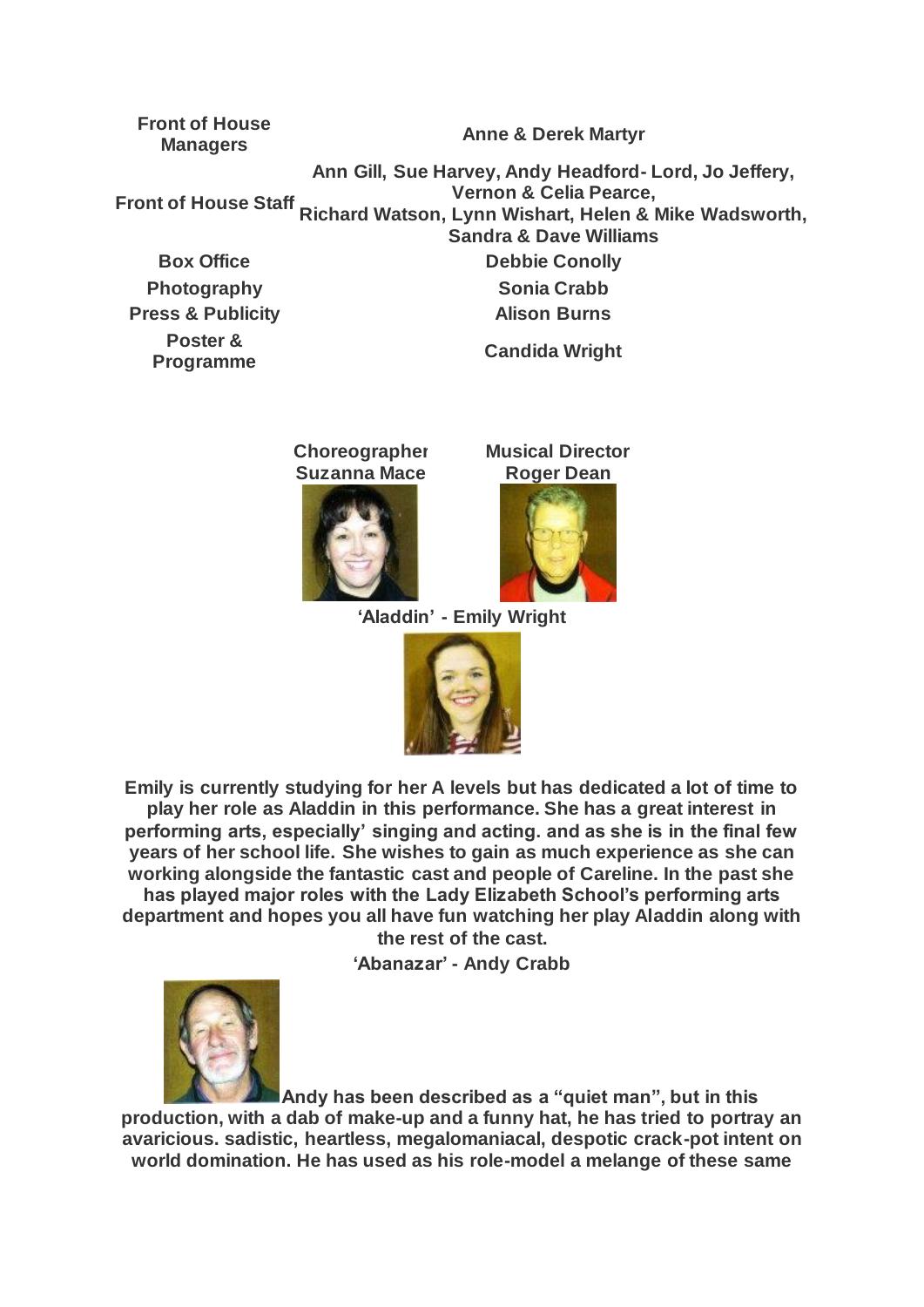**avaricious, sadistic, heartless, megalomaniacal, despotic crack-pots, intent on world domination, who have darkened the pages of our history books since the dawn of recorded history. In his spare time, he tries to avoid gardening and continues his never-ending quest to find a white wine, worth drinking, for less than a euro.**

**'So-Shi' - Tasha Fish**



**Tasha is fourteen years old and is taking part in her third panto for Careline . She is looking forward to playing her first principal panto role. Tasha has had many other lead roles including Robin in 'Robin Hood and the Sherwood Hoodies' , Annie in 'Annie' and Sheila Birling in the Careline production of 'An Inspector Calls' . Tasha is very excited and hopes that you enjoy the show!**

**'So-Shi' - Amy Prince**



**Amy is delighted to be given a lead role in her first Careline production and has not long moved from Bristol where she regularly participated in shows with the Bristol Old Vic Theatre Company. She eventually hopes to pursue a career in acting, and entertain audiences other than in England. She thanks Careline for giving her this opportunity and hopes that the audience enjoy' her performance. Amy looks forward to taking part in more Careline shows in the future.**

**'Widow Twankey'- Robin Baxter**



**Robin joined Careline in 2002 and was happy to do anything that did not involve actually appearing on stage. Then in 2008 he was asked to play Pike in 'Dad's Army'. He was instantly bitten by the acting bug and there was no stopping him. This is now his fifteenth appearance. His roles have been mostly comic characters, but also some serious parts like John Worthing in 'The Importance OJ Being Earnest'. His first love is panto he hopes the audience has as much fun watching Aladdin as he and the rest of the cast have on stage performing it. 'Wishee Washee' - Brenda Watson**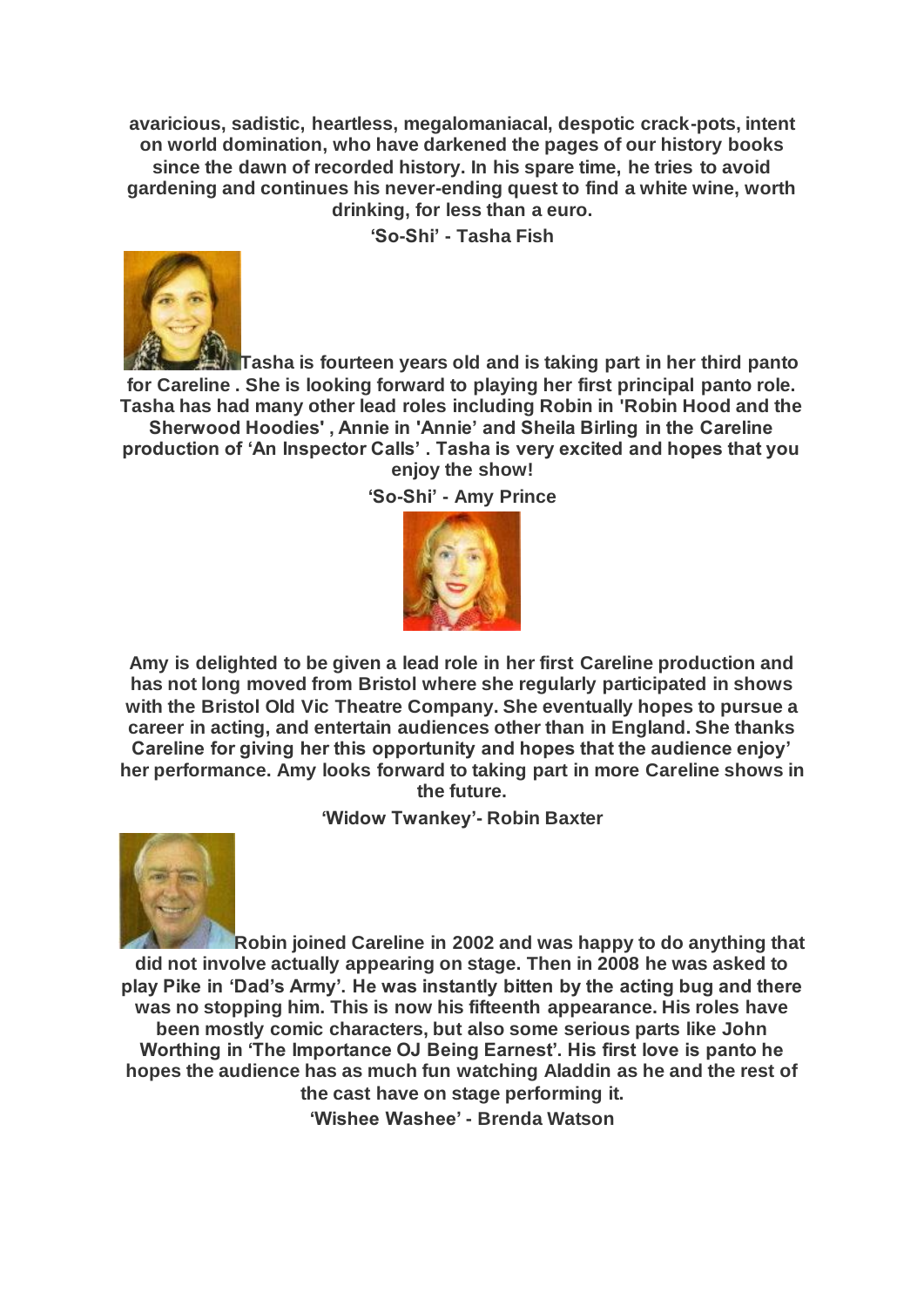

**Too many productions to mention, her input has certainly been seen, be it behind the bar, front of house, or her favourite place - on stage, the Scarecrow in 'Wizard of Oz' being her most memorable performance. A former Butlin's Redcoat, Brenda comes from an amateur theatrical family': in fact her younger cousin is her Mum in the Panto, Widow Twankey!! Brenda's surname may have changed over the years, but her enthusiasm is still 100%, even performing in this Panto with a recovering broken ankle and now a fractured vertebrae. Go Girl!**

**'The Emperor' - Peter Clague**



**Peter has been involved with most aspects of Am/Dram theatre for over forty years both in the UK here in Spain.He joined Careline when it was first formed and has appeared in many of the company's productions. This is his tenth part in a Careline Panto and he played the Emperor previously in the 2000 production at the Careline Theatre in Fontilles. This is a part that he enjoys but being sixteen years older now he is feeling it too. He loves to see the younger members coming through the ranks and taking part a this is the future of the group**

**'PC Ping' - Laura Hillstead**



**Laura joined CareIine in October 2015, this being ncr flrst production with Careline and the first time on the stage since her college days. Inspired by the great work of Careline kids with son Stanley having a part in the production of Bugsy Malone, mother and son auditioned for the Pantomime and, slap my thigh, he's in the kids chorus and she's Ping She says, "It's an honour and a privilege to he workng with such a great group of people on a professional production. I hope you enjoy watching it as much as I've enjoyed trying to learn my lines!**

**'PC Pong' - Candida Wright**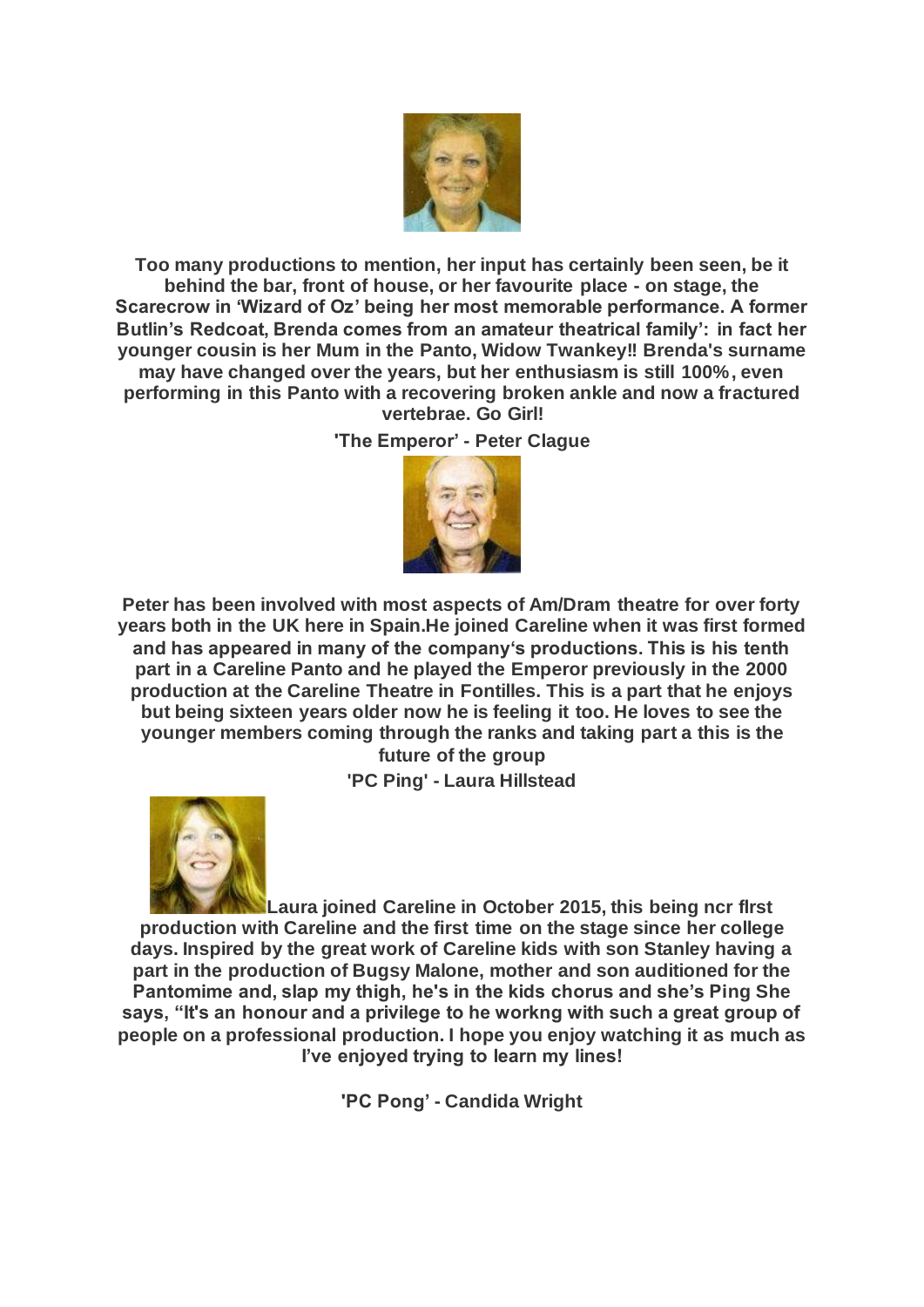

**Fifteen years ago she played PC Ping in another Careline Aladdin production. This time as PC Sharon Pong she hopes to once again bring smiles and hopefully chortles to your lips as she brings her years of experience to another Careline Panto and behaves as enjoyably badly as her director has permitted, if not slightly more! For Candida performing on stage is a delight and she is already looking forward to the May production to be directed by Andy Crahb and Tony Sim when she hopes to perform, sing and dance with a nice bit of comedy thrown in.**

**Genie of the Lamp' - Paul Young**



**Paul has only recently joined Careline in October and was offered the role of the Genie. Paul has had previous experience in acting as he appeared in the school play of Grease when he was nine! He is excited to be doing this and is extremely impressed with the acting skills of the younger cast. When back in England Paul was the manager of the London Eye, but has been in Spain for twelve years and loves it. Let's just hope he doesn't rub his magic lamp and disappear before he appears on stage!**

**'Slave of the Lamp'- Connie Levey**



**Connie is eleven years old and this is her third pantomime. She was in the children's chorus for Dick Whittington but had one line of dialogue. Last year she played the "Sleepy Dormouse" in 'Alice in Wonderland' with even more dialogue. Now she has her second principal part this time playing the Slave of the Lamp. She loves the dancing. singing and acting and of course the wondertul costumes. She was recently in Bugsy Malone with Careline Kids and is a member of the Careline Dance Academy**

**Alan Gill - 'Man of Many Faces'**